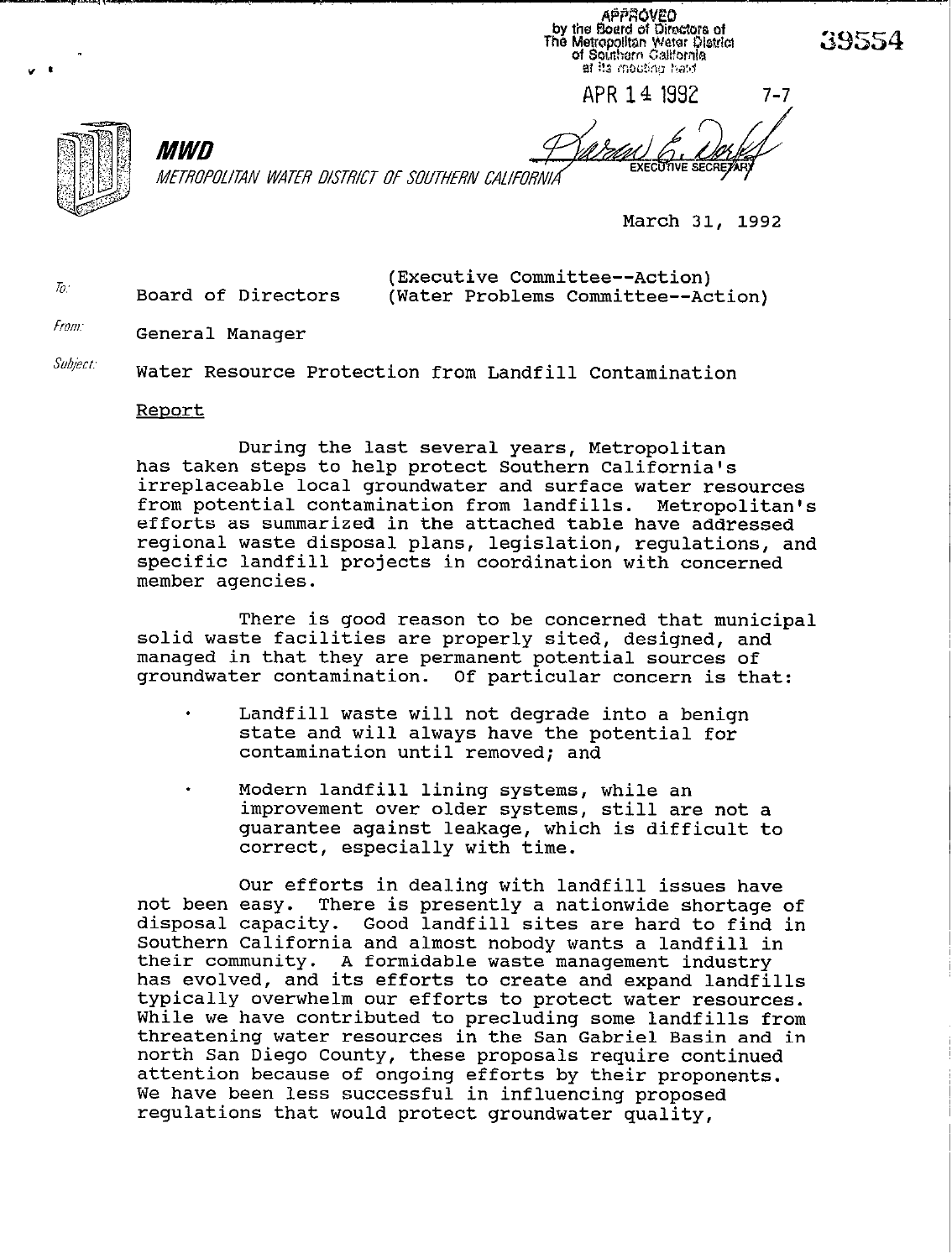**Board of Directors -2- March 31, 1992** 

**primarily because of the significant and long-term lobbying efforts of the landfill industry.** 

**We have found that it is difficult to be effective in resolving landfill questions without devoting significant staff resources and consultant services to what are typically very complex issues. In light of the personnel freeze and consultant budget limitation, we find it necessary to carefully allocate our available resources. Accordingly, we expect to achieve limited impact regarding new regulations and proposed solid waste facilities. However, in light of our previous investment in the precedent-setting Azusa Landfill litigation, we intend to continue participation through a formalized task force which is addressing the problem under local leadership.** 

**In conclusion, we are proceeding to assist member agencies where local water resource protection from landfill contamination is of regional significance, with recognition that the responsibility for the region's long-term waste disposal needs lies with designated State and local waste management agencies.** 

# **Board Committee Assianments**

**This letter was referred for action to:** 

**The Water Problems Committee pursuant to Section 2481(i) of Metropolitan's Administrative Code granting it authority regarding policies dealing with underground storage of water.** 

**The Executive Committee pursuant to Section 2417(e) of Metropolitan's Administrative Code granting it authority regarding policies and procedures to be considered by the Board.** 

#### **Recommendation**

## **EXECUTIVE AND WATER PROBLEMS COMMITTEES FOR ACTION.**

**It is recommended that your Board adopt a policy of supporting member agency efforts to protect the quality of regionally significant local water resources from landfill contamination, while recognizing that the responsibility for Southern California's long-term waste disposal needs lies with designated State and local waste management agencies** 

arlesamba y

**AS:vb** 

**Attachment**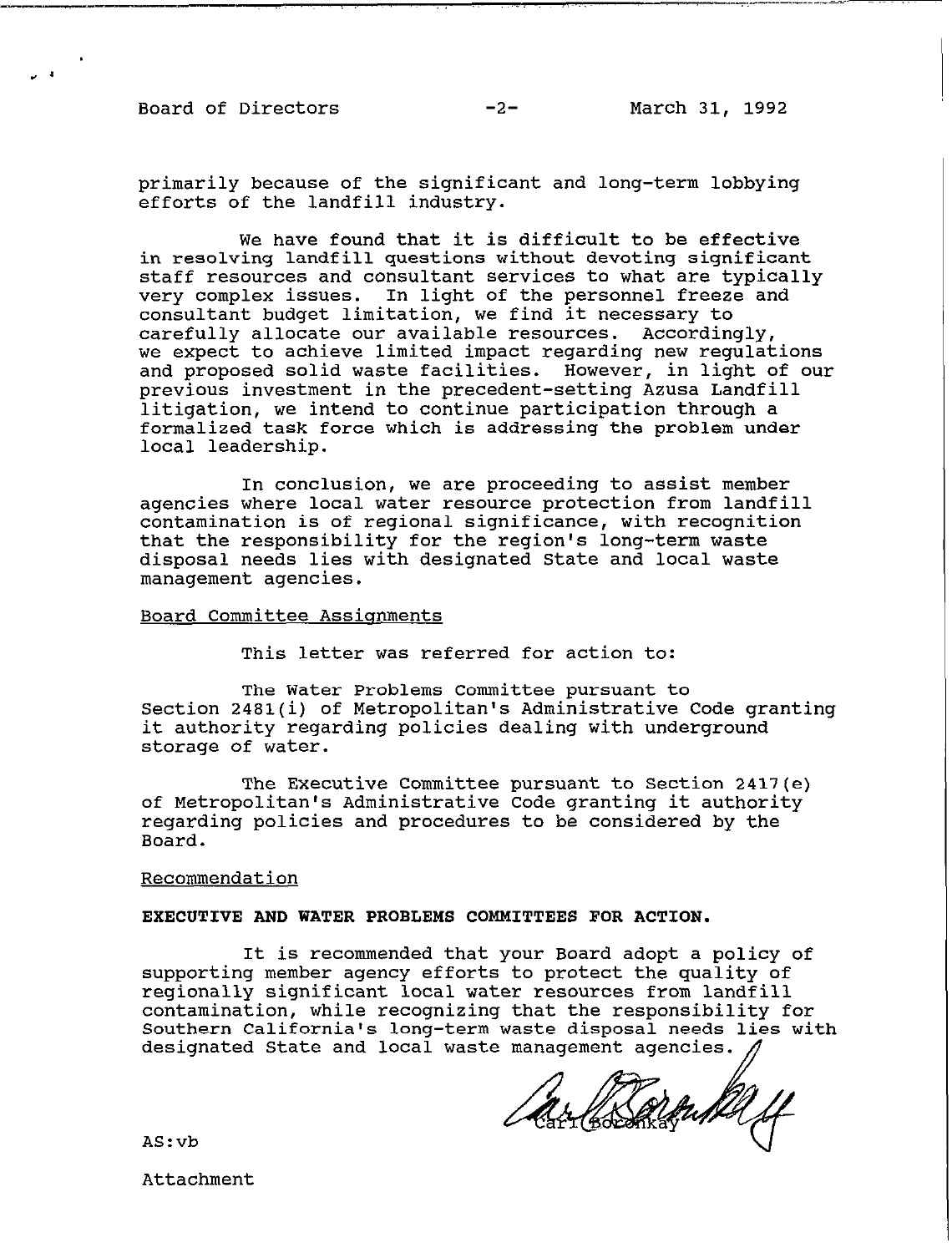# Metropolitan's Landfill Activities

Azusa Landfill Expansion: Metropolitan, in cooperation with local agencies, has so far prevailed in halting expansion of an existing landfill located in a gravel pit in a critical recharge area of the San Gabriel Basin. Presently, Metropolitan is sharing the cost and staff effort of defending against legal and regulatory challenges by the landfill owner, Browning-Ferris Industries (BFI), by participating in the Azusa Landfill Task Force with local agencies.

North San Diego County Landfill: Metropolitan in cooperation with the San Diego County Water Authority successfully convinced the County Public Works Department to reevaluate its Draft Environmental Impact Report (EIR) siting analysis with greater attention to water resources and imported water pipelines. The Water Authority is presently handling most of the water resource coordination on the new siting analysis.

North Orange County Landfill: Metropolitan provided comment on the Draft EIR regarding groundwater resources and potential aqueduct alignments.

Sunshine Canvon Landfill Expansion: Through the EIR process, Metropolitan received assurance from landfill owner BFI that it will correct existing leakage and ensure that the project will not contaminate Metropolitan's unlined water tunnel. Metropolitan coordinated its concerns with the Los Angeles Department of Water and Power. Presently, Metropolitan is reviewing the adequacy of an installed leachate interception trench and the landfill monitoring system.

Eagle Mountain Landfill: Metropolitan provided comments regarding groundwater resources and proximity to the Colorado River Aqueduct through the Draft EIR process and Colorado River Basin Regional Water Quality Control Board hearings. This effort is ongoing. This immense project would potentially use satellite trash sorting stations in Southern California's urban areas and could become the region's first trash-by-rail facility. This landfill is not associated in any way with Metropolitan's Eagle Mountain Pumping Plant.

Los Angeles County Integrated Waste Management Plan: Metropolitan provided comments on the Draft EIR with attention to siting and water resource factors.

State Water Resource Control Board Requlations: Metropolitan provided comments and suggested changes to the draft Chapter 15 Regulations regarding landfill monitoring. None of Metropolitan's comments were adopted.